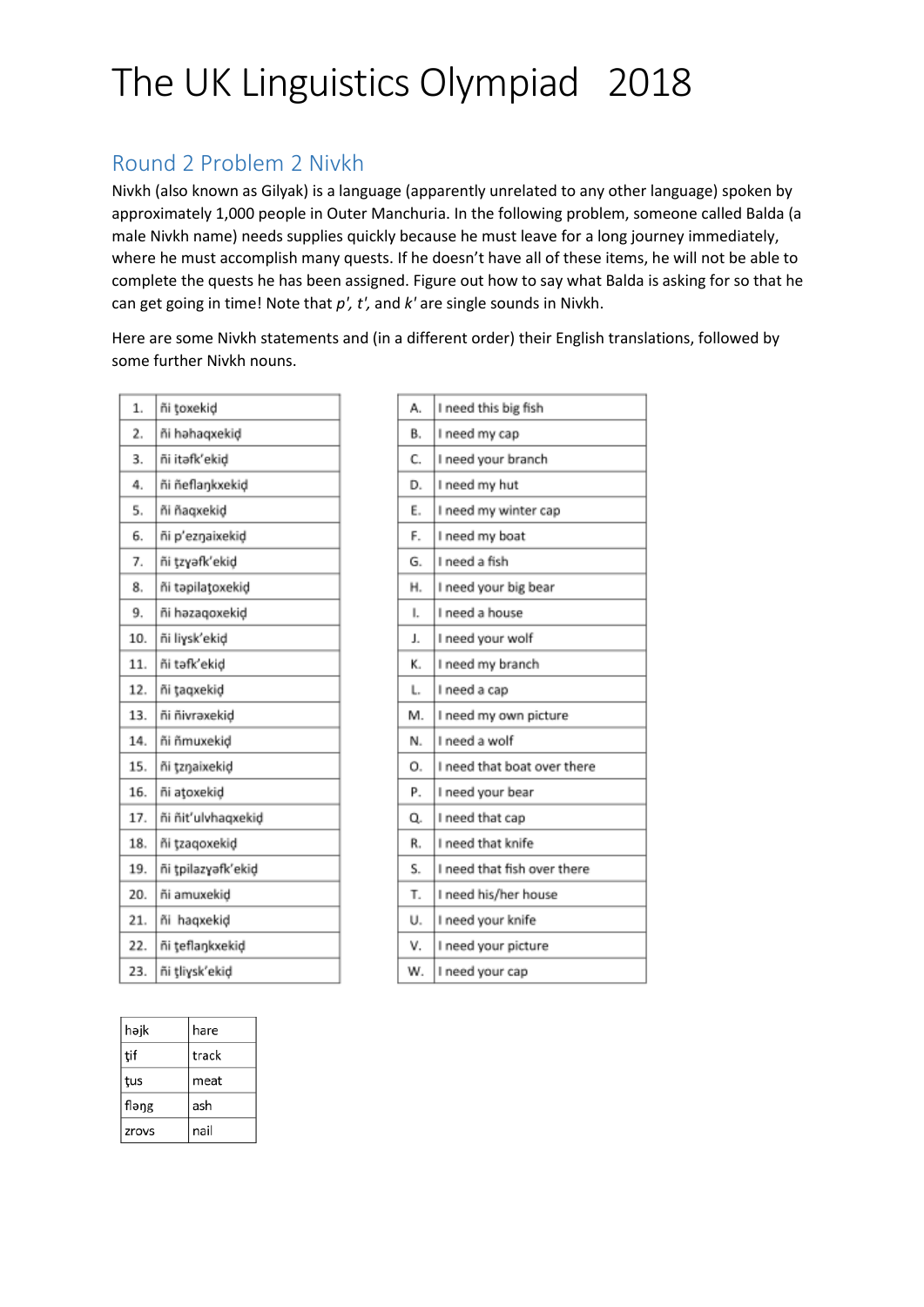**Q.2.1.** Match the Nivkh statements 1-23 to their English translations A-W.

### **Q.2.2.** Translate the following into English:

- a. ñi ţpilamuxekiḑ
- b. ñi hәzɣәfk'ekiḑ
- c. ñi tәfləŋgxekiḑ
- d. ñi p'eţusk'ekiḑ
- e. ñi ahaqxekiḑ

### **Q.2.3.** Translate the following into Nivkh:

- a. I need your big track.
- b. I need my knife.
- c. I need that cap over there.
- d. I need your hare.
- e. I need my nail.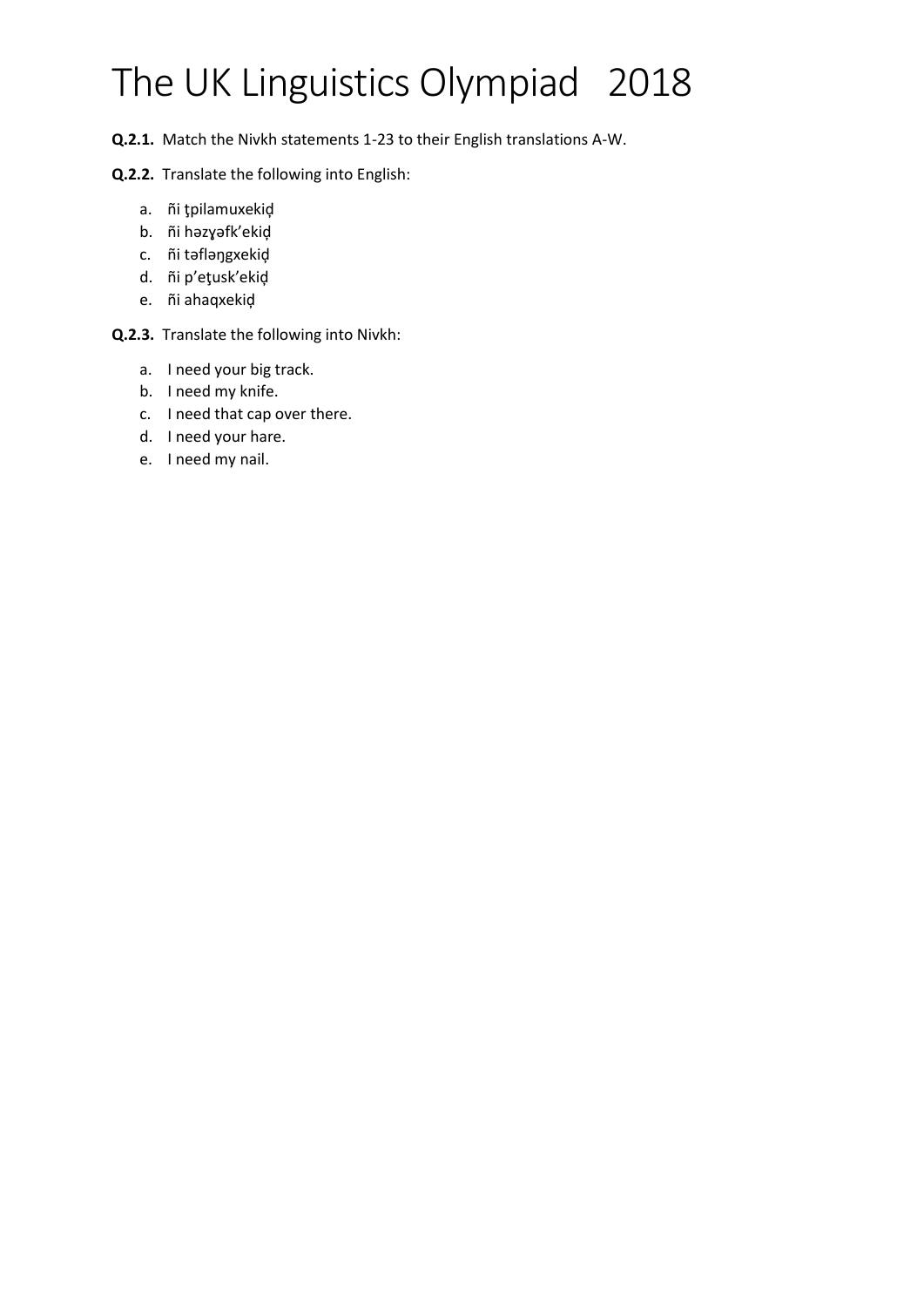### **Problem 2 Nivkh**

| 2.1 | $\mathbf{1}$ | $\overline{2}$ | $\overline{3}$ | $\overline{4}$ | 5  | 6  | $\overline{7}$ | 8  | 9  | 10 | 11 | 12 |  |  |
|-----|--------------|----------------|----------------|----------------|----|----|----------------|----|----|----|----|----|--|--|
|     |              |                |                |                |    |    |                |    |    |    |    |    |  |  |
|     | 13           | 14             | 15             | 16             | 17 | 18 | 19             | 20 | 21 | 22 | 23 |    |  |  |
|     |              |                |                |                |    |    |                |    |    |    |    |    |  |  |
| 2.2 | a.<br>c.     |                |                |                |    |    |                | b. |    |    |    |    |  |  |
|     |              |                |                |                |    |    |                | d. |    |    |    |    |  |  |
|     | e.           |                |                |                |    |    |                |    |    |    |    |    |  |  |
| 2.3 | a.           |                |                |                |    |    |                | b. |    |    |    |    |  |  |
|     | c.           |                |                |                |    | d. |                |    |    |    |    |    |  |  |
|     | e.           |                |                |                |    |    |                |    |    |    |    |    |  |  |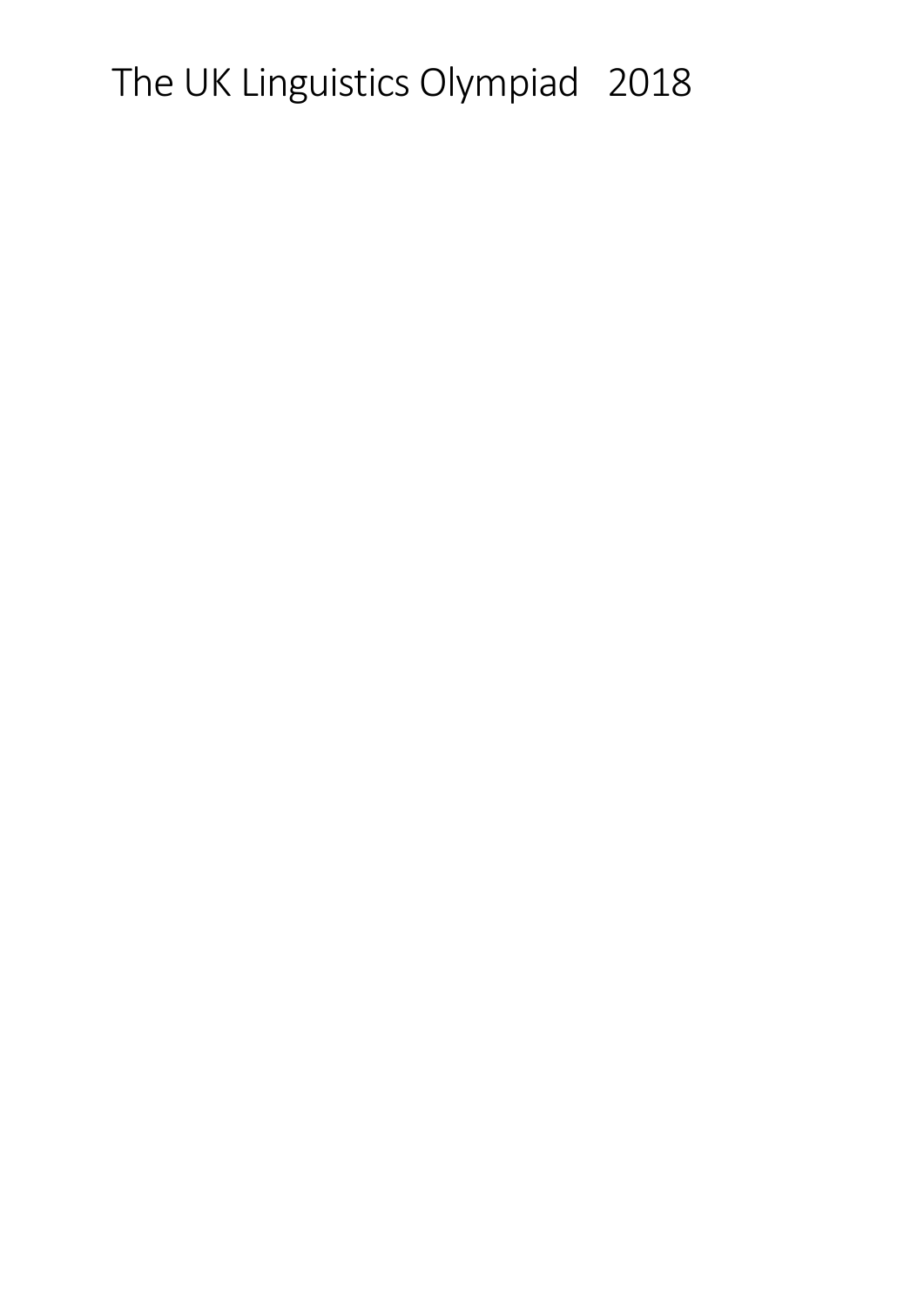### Solution and marking.

Scoring (max 43)

- 2.1 1 point for each correct cell (max 23)
- 2.2 2 points for each correct answer. (max 10) o 1 point with one word wrong
- 2.3 2 points for each correct answer. (max 10)
	- o 1 point with one letter wrong.

| 2.1 | 1                             | $\overline{2}$         | 3      | 4  | 5  | 6                     | 7  | 8                   | 9            | 10           | 11 | 12 |  |  |
|-----|-------------------------------|------------------------|--------|----|----|-----------------------|----|---------------------|--------------|--------------|----|----|--|--|
|     | G                             | $\Omega$               | T      | К  | B  | M                     | P  | A                   | $\mathsf{R}$ | N            |    | W  |  |  |
|     | 13                            | 14                     | 15     | 16 | 17 | 18                    | 19 | 20                  | 21           | 22           | 23 |    |  |  |
|     | D                             | F                      | $\vee$ | S  | E  | U                     | н  | O                   | L            | $\mathsf{C}$ | J  |    |  |  |
| 2.2 | a. I need your big boat       |                        |        |    |    |                       |    | b. I need that bear |              |              |    |    |  |  |
|     |                               | c. I need this big ash |        |    |    | d. I need my own meat |    |                     |              |              |    |    |  |  |
|     | e. I need that cap over there |                        |        |    |    |                       |    |                     |              |              |    |    |  |  |
| 2.3 | a. ñi tpilațifk'ekid / xekid  |                        |        |    |    |                       |    | b. ñi ñzaqoxekid    |              |              |    |    |  |  |
|     | c. ñi ahaqxekid               |                        |        |    |    |                       |    | d. ñi təjkxekid     |              |              |    |    |  |  |
|     | e. ñi ñzrovsk'ekid / xekid    |                        |        |    |    |                       |    |                     |              |              |    |    |  |  |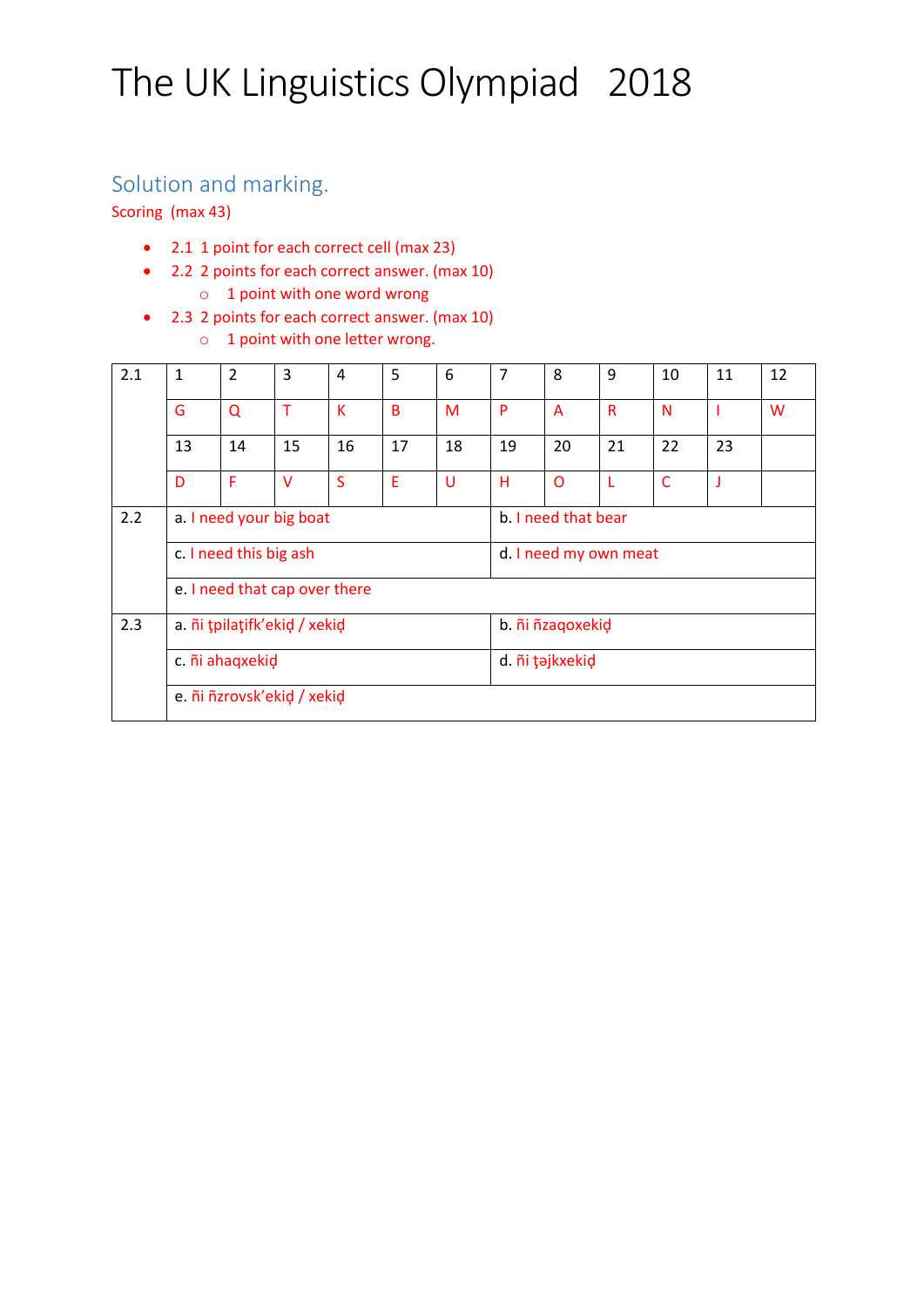### **Commentary**

(From NACLO solution – presumably written by the author.)

#### How to solve:

### Easy step 1

- $\bullet$  See that  $\tilde{n}i = I$
- See that xekid = need  $(x \times k'$  aft er f and s)
- alternate analysis zyәfk' and liysk' end in k' (x $22/$ aft er k')
- These analyses might not pop out at fi rst, but they are seeable.

#### Easy step 2

- Count the nouns in the English translations.
- See that fi sh shows up 3 times.
- See that cap shows up 5 times.
- See that hut shows up 1 time.
- See that all other nouns show up twice.

#### Step 3a

• Look for correspondences in the Nivkh data (looking for fish, cap, and hut)

#### Step 3b

- Notice 'pila' (could initially mean 'big' or 'over there' by factoring out all of the nouns cap is tricky, but the others are easy)
- Noti ce to 3 ti mes (after segmentati on of pila), to = fish
- Noti ce ñivra = my hut, so ivra = hut, ñ means my, which is nice because it goes with ñi=I
- Noti ce  $(h)$ aq = hut (5 ti mes) the h will be tricky

#### Step 4

- figure out if pila is 'big' or 'over there'
- compare tpilazyәfk ' and tәpilato = ??(that or this)- pila –fi sh
- Notice that the two words containing pila have diff erent prefixes (t vs. t)
- Look at the other sentences that contain 'big' or 'over there' in their translations.
- zyәfk' = either boat or bear
- Compare I need that boat over there vs I need that fish over there
- Notice that the prefixes don't match
- Compare I need this big fish with I need your big bear
- Notice they have different prefixes, so tә = this, t=your
- Now you can match up 13 with D, 19 with H, 7 with P and 8 with A, …

#### Step 5

- You still have ţo and a -ţo one means a fish and the other means that fish over there
- Notice a -mu and ñ-mu. ñmu is my \_\_\_. Of the nouns that appear twice, boat, branch, and picture have 'my' in their translation.